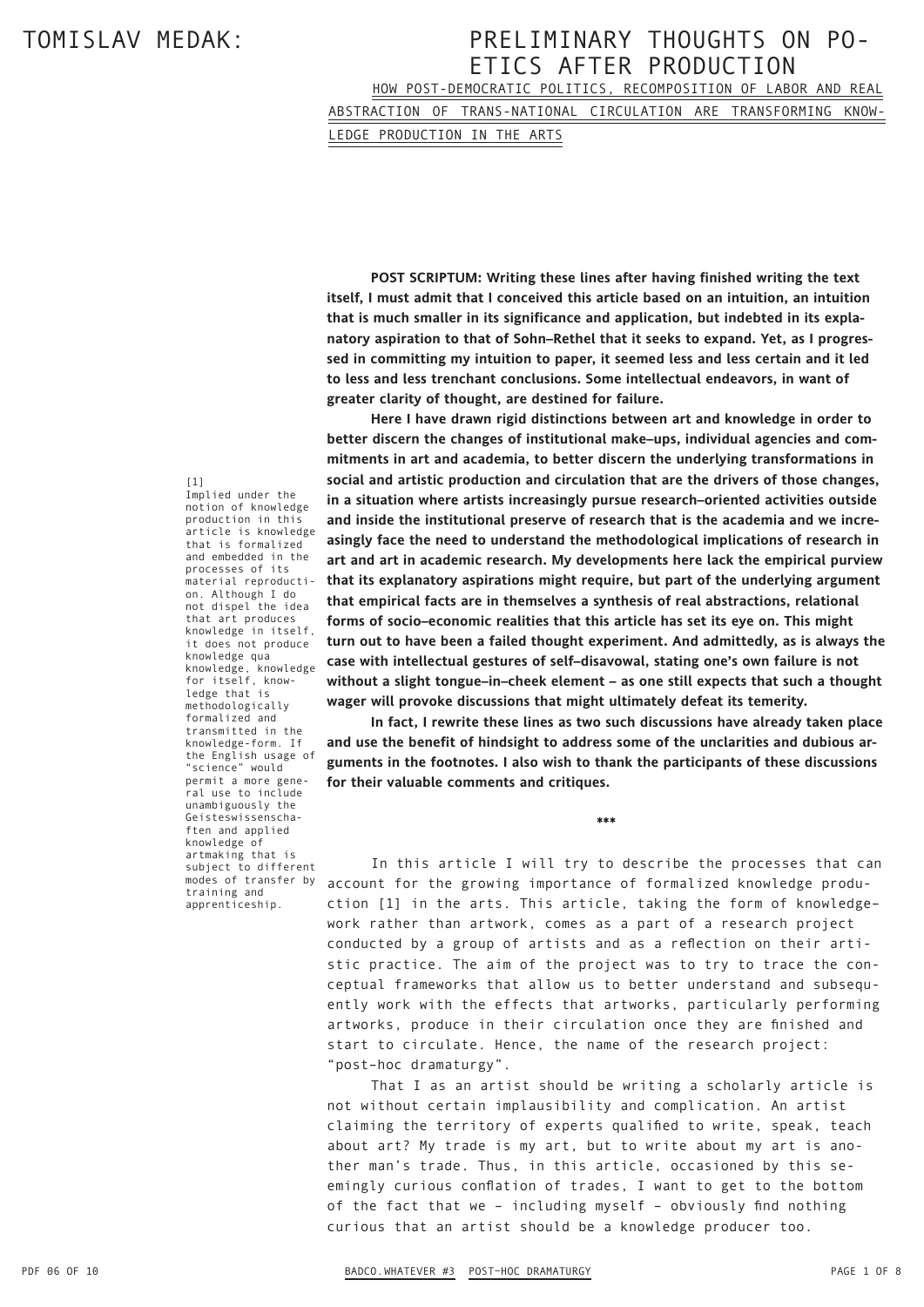I must admit though that I'm not quite fully an artist either. In fact, I come from that uncircumscribeable profession of philosophy. But the fact that I find myself in the role of an artist and that philosophical knowledge is my primary artistic 'instrument' in no way diminishes my intuition that there's still a gradual conflation of positions between the artist and the knowledge producer here at work today. True, there's nothing that prevented an artist from becoming a knowledge producer before. But this was, more often than not, a biographic circumstance. In fact, not a very rare circumstance at all. A mastery of two trades, so to say. However, I want to posit here that presently this conflation, given certain developments that I'll explain in detail in a moment, is less accidental now than it was before. That now it is the effect of a particular historic conjecture of broader political, social and economic transformations that are reshaping the artistic disciplines and their respective fields of study.

Three processes are at the root of the growing significance of (formalized) knowledge production in the arts, the rise to prominence of the artist as knowledge producer and the proliferation of artistic research as an academic endeavor. Two are external and one is internal to artistic production. The first has to do with the changing political mandate of art owing to the rising tide of post–democratic politics in liberal democracies. The second has to do with the recomposition of the labor force in the process of deindustrialization. The third has to do with displacements in the very epistemologies of art as a consequence of the dominant transnationalization of the circulation and production of art. The two exogenous processes are not of our immediate interest here and would necessitate a study in their own right. Here I'll just outline them in passing and then move on to deal more extensively with the third process.

\*\*\*

1) At the core of post–democratic or, as some prefer to call it, post–political politics is the growing disconnect between the production of social meanings and their enactment into self-binding legislative decisions through the political process and collective behaviors. The normative model of liberal democracies and the public sphere was premised on the idea that acts follow words, that utterances made by political representatives needed to be substantiated by their capacity to transform them into political decisions and social facts. The political representatives could achieve that by seeing them through the legislative and governmental process and, more importantly, by mustering support from their respective political bases, so that the political bases would provide legitimation for their enactment and transform them into a social process. True, this is a normative model of liberal democracies and it is subject to doubt if it was ever more than a model: if it wasn't just a teleology that from day one was subverted and upended by overreaching influences, propagandistic distortions, institutional perversions or social pathologies. Or, if the liberal model itself wasn't a screen, a pretext for class domination.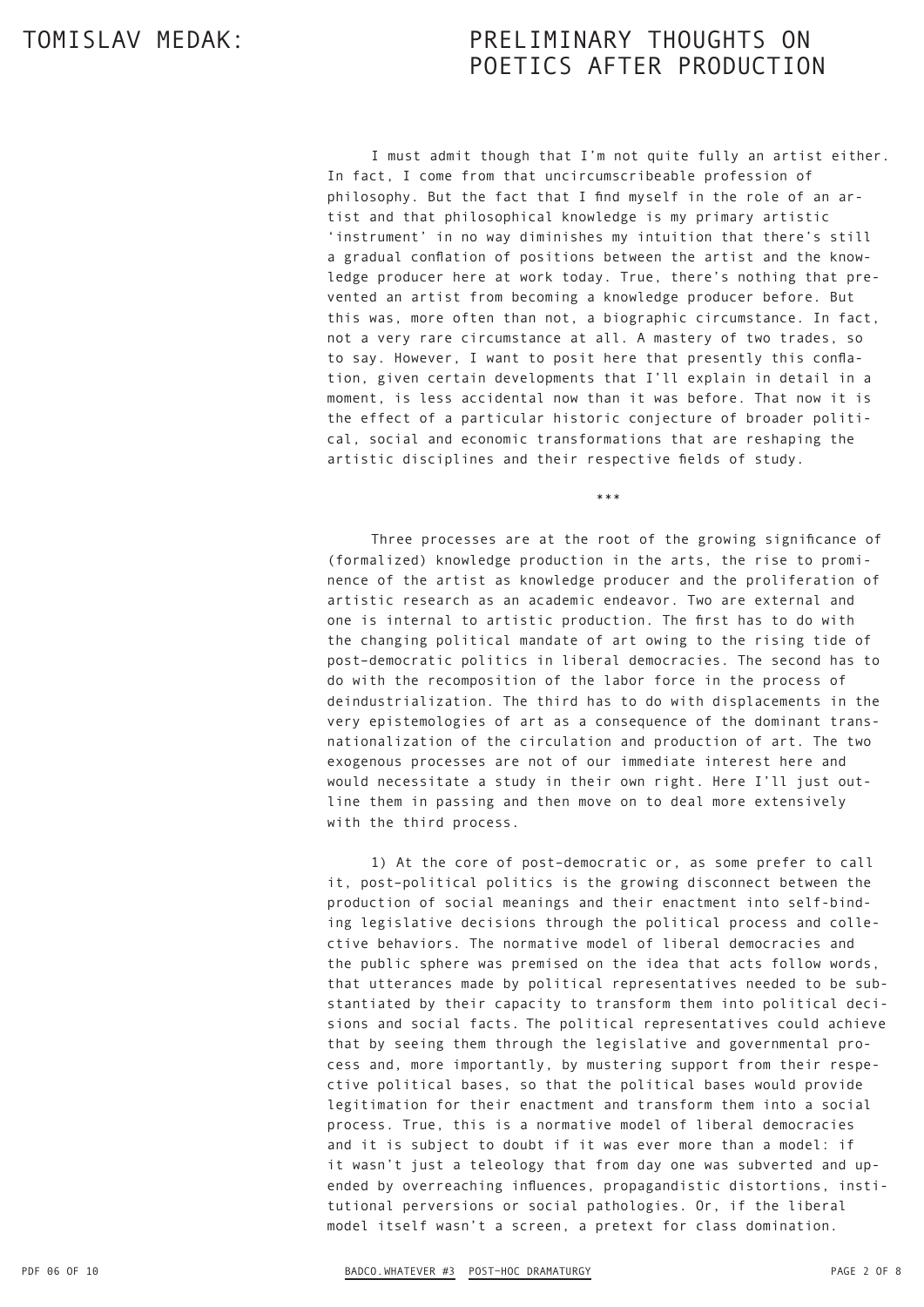[2]

It is worth noting that this process is not the sole consequence of troubled liberal democracies. There are at least two other prominent processes that can be discerned as having contributed to the representative mandate of art. First, in the wake of growing modern-day globalization artists have sought to represent the social pathologies that nation states are creating abroad in order to secure their social reproduction at home. The artists have thus provided a voice, critique and appeal where no effective democratic representation can exist. Second, the dematerialization and post-mediatic practices have allowed for a greater mobility of the artistic process and resulting artworks, allowing artworks to be executed with widely available everyday technologies with the participation of non-artists and to be easily presentable in a variety of contexts.

Be that as it may, the class composition, the hegemony of middle classes and the strength of organized labor in that brief moment of social–democracies after the Second World War created the actual prerequisites for broad political participation and de facto creation of that two–way bond of representation and legitimation between the political representatives and their bases – there was a de facto high degree of reciprocity between the social composition and political representation. However, with the economic crisis of the 1970s and the backlash against labor, the ties between the political representatives and their traditional social constituencies have slowly gradually eroded and been dismantled.

Other than resorting to the mobilization of religious sentiments and fantasies of besieged majorities, parties nowadays have no constituencies left to turn to, no bases to appeal to in order to guarantee that their utterances find sustained legitimation, and that in turn their representation stays accountable to their legitimating groups. An additional turn of the screw in that post –democratic disconnect has been the hypermediatization and radical democratization of media. As politicians find no sustained legitimation in their now decimated bases, they find themselves delivered to televised or internetized audiences, to the flux of affective liking and disliking that they are gradually learning to navigate. Instead of acts that follow words, we now have words that follow words. Promises after promises. Promises that don't deliver. Something that we have come to know as populism or Berlusconianism. To circumvent this impasse, this uncertainty of legitimation, politics has learned to increasingly seek alliances in the extra –political domains of business or entertainment.

It is in this post–political disconnect that art has seen its social mandate change from a position of modernist autonomy to the ever growing expectation that it is art that should step into the shoes of politics and take up the role of representing the social realities. [2] Consequently, we have seen the growth – and growing support by cultural policies too – of various forms of art in a social context, art for social change, participative art, community art, etc., etc. Art has increasingly become the voice of the marginalized and the disenfranchised, the warning system for social pathologies, the social ersatz of accountability where the political is lacking. This has pushed artists into a position where they have become organic intellectuals of the day, experts on the social and representation of the social.

2) Since the economic downturn of the 1970s, the recomposition of the labor force has been a parallel process to the rise of post–democratic politics. With the de-industrializa-tion and re–location of labor–intensive industrial production to countries with lower costs of labor, jobs in the industrial sector were lost and their replacement was sought in the labor–non-intensive service, know–how, knowledge, creative economies – as they were sequentially touted by political job–creating programs. With that change of labor policies and the labor market, the non–industrial professions have grown. With the growth of non-industrial profes-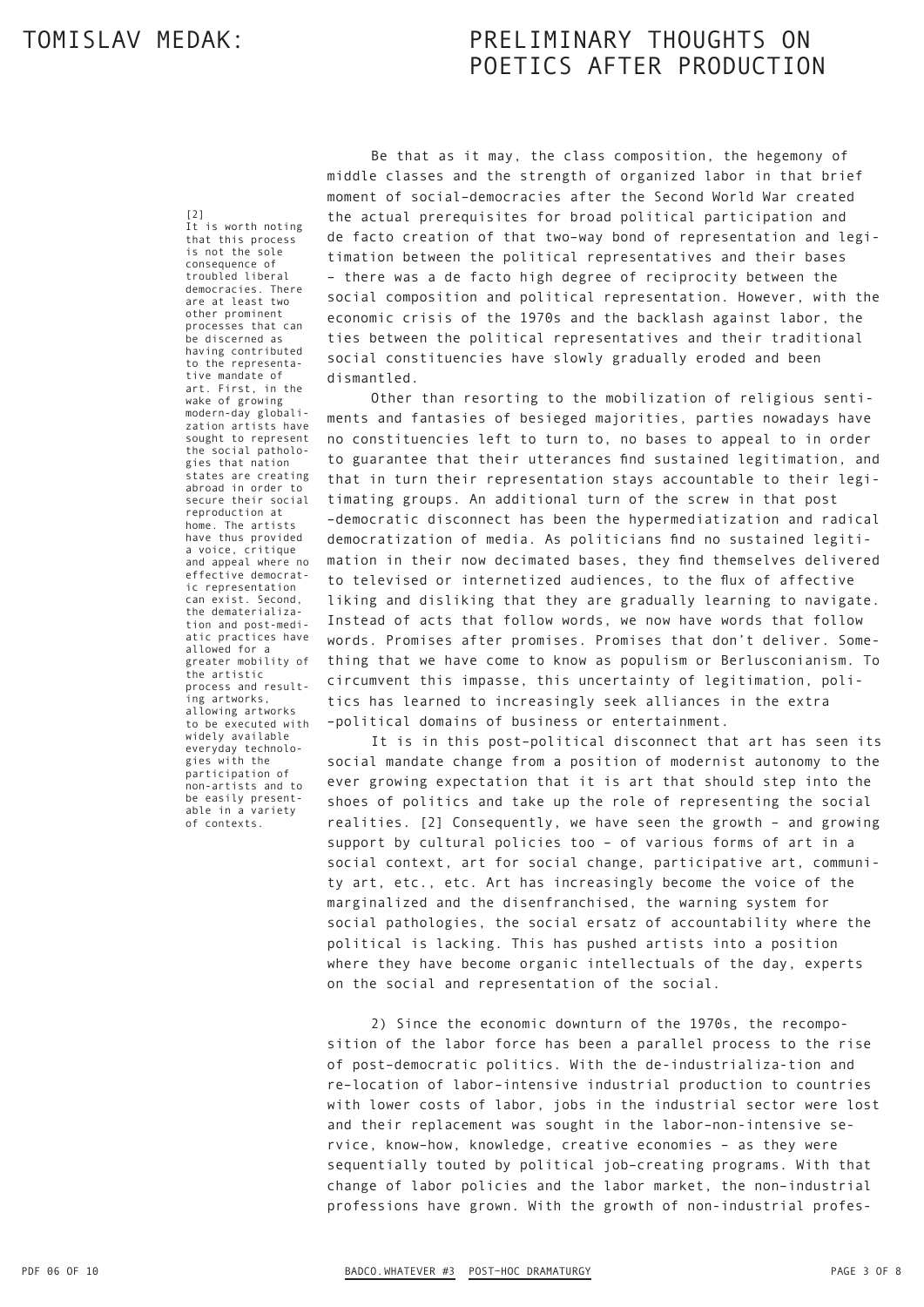sions, increased importance was being placed on education in those sectors too. In consequence, and be that it is simply a professional training measure or a measure to decrease the pressure on the labor market through mass education, artistic education has seen growth, with growing ranks of artists being drafted into the role of teachers, trainers and researchers. This has had an effect on the ever growing number of trained artists being released into the art sector in search of work, but also growth in the demand for artists as knowledge producers who find jobs in education.

3) O.K. so far so good. All fairly evident and maybe known. But let's now turn to the immanent aspect of the growing importance of knowledge production in the arts and the shifting position of the artist in the knowledge economy. This is a transformation that does not come as a consequence of external exigencies of social transformations, but rather from the changes in the art practice itself: a transformation unfolding in the production and circulation of art that is in turn transforming the epistemology of art. Or, to anticipate the theoretical development that I'll elaborate in the following paragraphs, a recomposition of the knowledge–form as a consequence of the recomposition of the commodity–form of artwork.

But before retracing the actual recomposition in the knowledge–form back to the transformations of the commodity–form of artwork, let us establish the theoretical framework. In his seminal, yet somewhat forgotten work The Intellectual and Manual Labor, Alfred Sohn–Rethel, [3] one of those rare intellectuals whose life's work revolved around a single intuition, elaborates the genealogy of pure reason from the process of commodity exchange. Expanding on the Marxian idea of real abstraction, whereby concrete labor for consumption is abstracted through its inclusion into the production of commodities destined for exchange, Sohn– Rethel develops a schematic and historic account how ideal abstraction – i.e., reason and its categories that were conceived by idealist epistemology as ahistoric, pre–social, a priori givens – is in fact a result of the real abstraction of economic exchange and its development throughout history. It is the capacity of the exchange to abstract labor from its embeddedness into immediate consumption, to abstract from the immediate properties of products of labor to establish their equivalence as commodities exchangeable in the market, to abstract human communities into atomized and separate owners of tradeable commodities and labor that are bound together into a society through the medium of commodity exchange, – it is this abstract and abstracting character of human relations and practice that pre–dates and is the material precondition of mental abstractions. Raising the critique of epistemology to the level of Marxian critique of political economy, Sohn–Rethel premises the thought-form on the commodity–form [4], abstraction on the social relations, consciousness on the social being.

In Sohn–Rethel's schematic historic exposition – whose particular formations and transformations he studies in concrete – once we leave the primordial communal form of production, where labor and its products haven't undergone the process of differentiation and specialization, where everyone produces for their own needs or

[3] Alfred Sohn-Rethel, The Intellectual and Manual Labor A Critique of Epistemology, MacMillan, London, 1978.

[4]

For more on the differentiation between commodityform and thoughtform, see Alfred Sohn-Rethel, "Warenform und Denkform", in Warenform und Denkform, Aufsätze, Europäische Verlagsanstalt, Frankfurt am Main, 1971.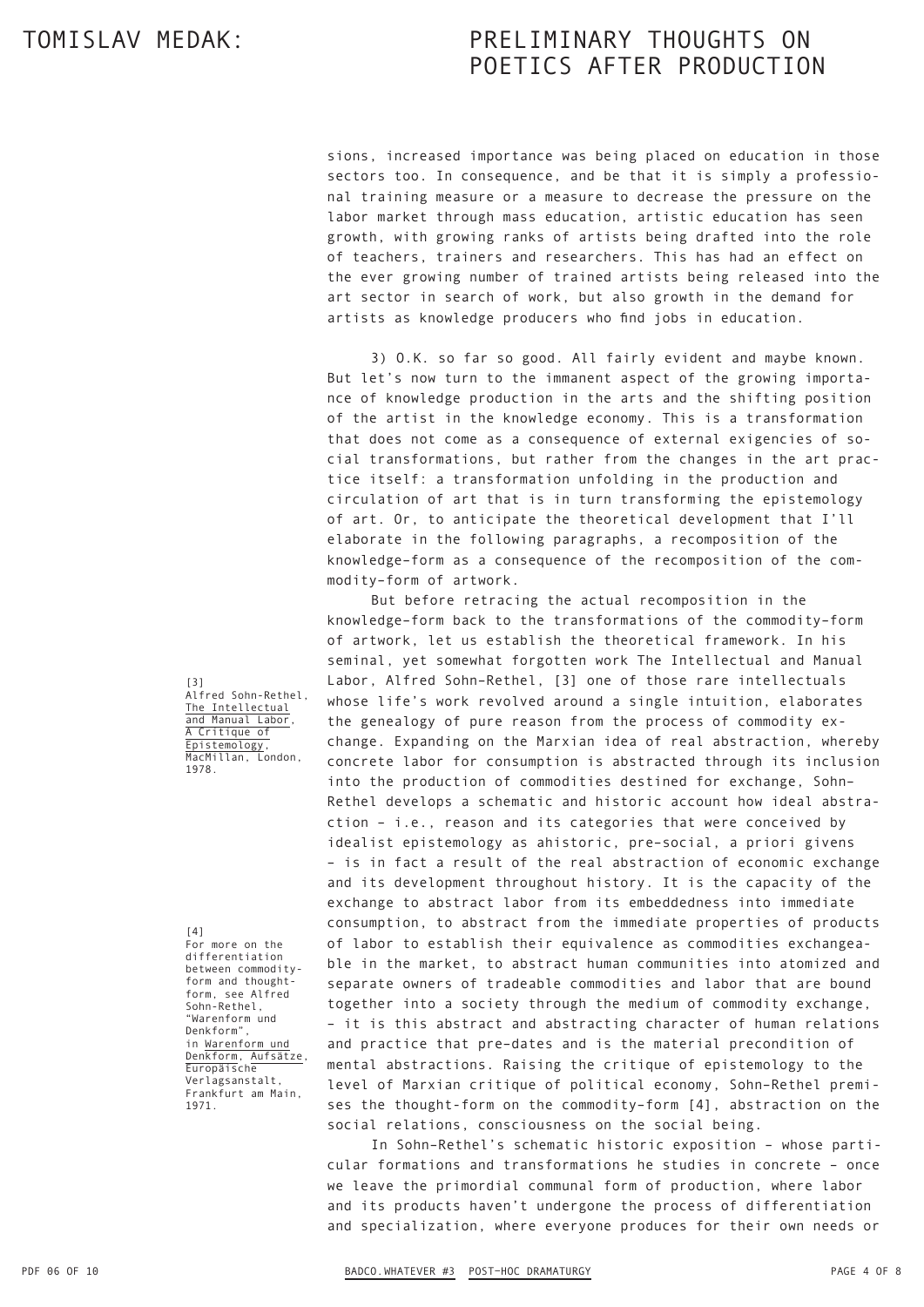produces for the direct consumption of their own community, we enter into a process of exchange and socialization of labor. In order for an exchange to take place, the concrete products of labor are abstracted into commodities all equal in their exchangeable quality and only different in their quantifiable value. Their use is delayed and their use value is abstracted into the exchange value and readied for circulation as commodities, whereby the concrete labor that produced them is in turn abstracted into socialized labor. The exchange value of commodities, embodied in the abstract medium of money and, particularly, in the non–commodified fiat money that only has a token value and no commodity value in itself, abstracts possession into private ownership and people into abstract individuals in their role as owners and traders. [5] All the building blocks of pure reason are the result of that abstraction: time and space as the abstract medium where transactions and circulation of commodified goods unfold, substance as the constant and non-perishable quality of commodity, causation as the negative implication of commodity's potential perishability. Furthermore, the process of commodity exchange, i.e., the market, serves as a form of social synthesis whereby the relations between private individuals acting as owners is mediated to form a society. In the advanced capitalist economy, labor is thoroughly socialized, i.e., fully and completely integrated into the circuit of private exchange of commodified products of labor. Labor thus abstracted and stored in commodities, so that it can be first exchanged and only later consumed, is "dead labor". [6]

Returning to epistemology, Sohn–Rethel's extrapolation of thought–form from commodity–form allows him to draw a difference between intellectual and manual labor, or, as he frequently formulates, between head and hand labor. Intellectual labor comes into being only once the abstraction of commodity exchange comes into being, once concrete labor is abstracted and socially mediated, once the production becomes dictated under circulation, leading in turn to the constitutive illusion of private abstract reason in the mind of private individuals forming a society through the synthesis of socialized labor and commodity exchange. [7] Thus, the division between intellectual and manual labor is not merely the difference between work on immaterial and material objects, the difference between writing a book and carving a table, rather intellectual labor are the forms of labor that come into being only once the productive labor is separated from the socialization of labor, the exchange of its products as commodities. Those are the forms of labor that result from the separation that creates both ideal abstractions as objects of immaterial labor, but also it is the processes of that separation that are the trades of intellectual labor. Intellectual labor is the reification, material and objective form of that abstraction. Only once we have the commodity–form, can we have the thought-form. Only once we have the real abstraction of people exchanging commodities, can we have the ideal abstractions of thinking subjects. Only once we have the separation of productive labor and socialization of labor, can we have the trade that reproduces itself by reproducing that abstraction. The opposition between intellectual and manual labor is an immanent antagonism of the constitutive illusion of the private

[5] Ibid p. 105

[6] Alfred Sohn-Rethel, The Intellectual and Manual Labor, A Critique of Epistemology, p. 169.

[7] Sohn-Rethel underwrites Marx's idea that empirical social facts are not immediate and concrete givens in themselves rather that they are the materialized synthesis of different abstraction processes that shape them and that need to be studied as concrete. For an overview of Marxian real abstraction and its later transmogrifications, see Alberto Toscano, "The Open Secret of Real Abstraction", in Rethinking Marxism, April 2008, pp. 273-287.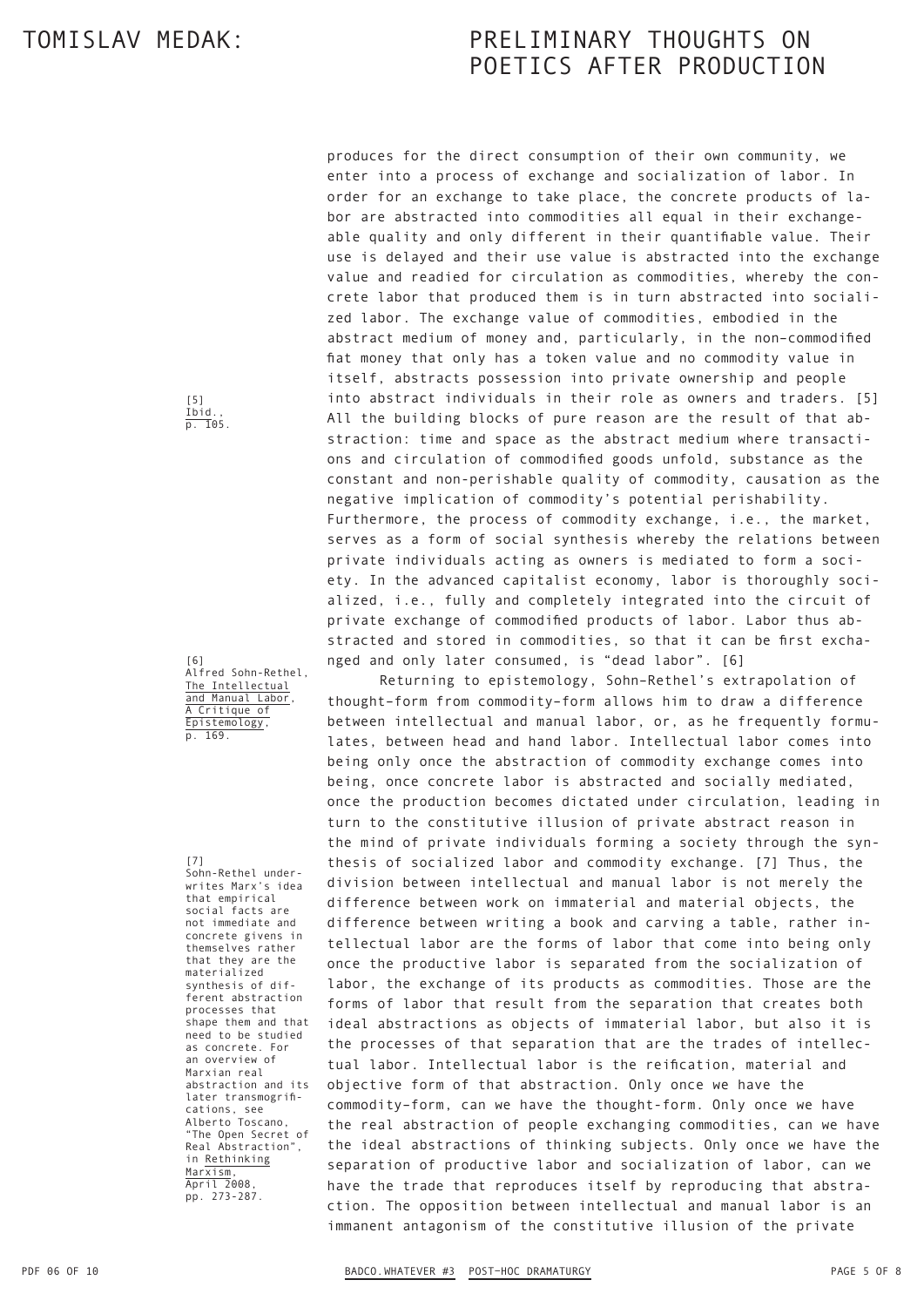[8]

Alfred Sohn-Rethel, The Intellectual and Manual Labor, A Critique of Epistemology, p. 171.

# TOMISLAV MEDAK: PRELIMINARY THOUGHTS ON POETICS AFTER PRODUCTION

mind solidified into a profession by bourgeois epistemology. In order for this separation between intellectual and manual labor to be overcome, it is the separation between productive labor and the socialization of its production that has to be overcome. And, according to Sohn–Rethel, it can be overcome only through the direct commensuration between labors circumventing the commensuration of labor through commodity exchange. [8]

Finally, before I go on to extend Sohn–Rethel's analysis to epistemology and the circulation of contemporary art, I should expand the understanding of real abstraction a step further by including a perspective that can provide us with a better understanding of the centrality of intellectual labor and intellect in the contemporary organization of economy and its productivity: the theoretical perspective of the (post–)operaist thought of Virno, Negri, and their peers [7, OSRA, 283]. While their accounts of the post–fordist economy have been subjected to harsh critiques for purporting the hegemony of cognitive labor over industrial labor, the dominance of cognitive capitalism, the emancipatory ambivalence of the subordination of social production under the capitalist mode of production, etc., etc., here we are dealing with the limited domain of intellectual and creative production proper and can take them at their word. The important point here is that intellect and communication (in (post–)operaist understood as general intellect and social communication) hold the ambivalent position of being both the primary productive factors, producing difference and producing value in the economy based around creativity and innovation, while at the same time being the medium of social interaction and human collaboration. It is the separation between productive labor and the socialization of production through circulation, forming the foundation of intellectual labor, that becomes productive labor and that transform social communication and interaction into a productive force, giving a political valence to intellectual labor. Or, as Virno, writes: "The crucial question goes like this: is it possible to split that which today is united, that is, the Intellect (the general intellect) and (wage) Labor, and to unite that which today is divided, that is, Intellect and political Action? Is it possible to move from the 'ancient alliance' of Intellect/Labor to a 'new alliance' of Intellect/political Action?...The salient traits of post–fordist experience (servile virtuosity, exploitation of the very faculty of language, unfailing relation to the "presence of others", etc.) postulate, as a form of conflictual retaliation. Nothing less than a radically new form of democracy." [9]

[9] Paolo Virno, A Grammar of the Multitude: For an Analysis of Contemporary Forms of Life, Semiotext(e) / Foreign Agents, 2003, p. 68.

The salient takeaway points from these theoretical expositions of real abstraction for our further analysis are the following: concrete social facts are synthetic results of interlocking processes of abstraction that need to be understood in order to explain social fact; epistemology is historic, social and trans–individual; its transformations reflect the transformations in the mode of production and circulation; knowledge–form is nowadays completely subsumed under the capitalist mode of production, it is ambiguously reproductive and productive, and thus reflects the internal contradictions of the capitalist mode of production; finally, it is the capacity of capitalist reproduction and the faculties of po-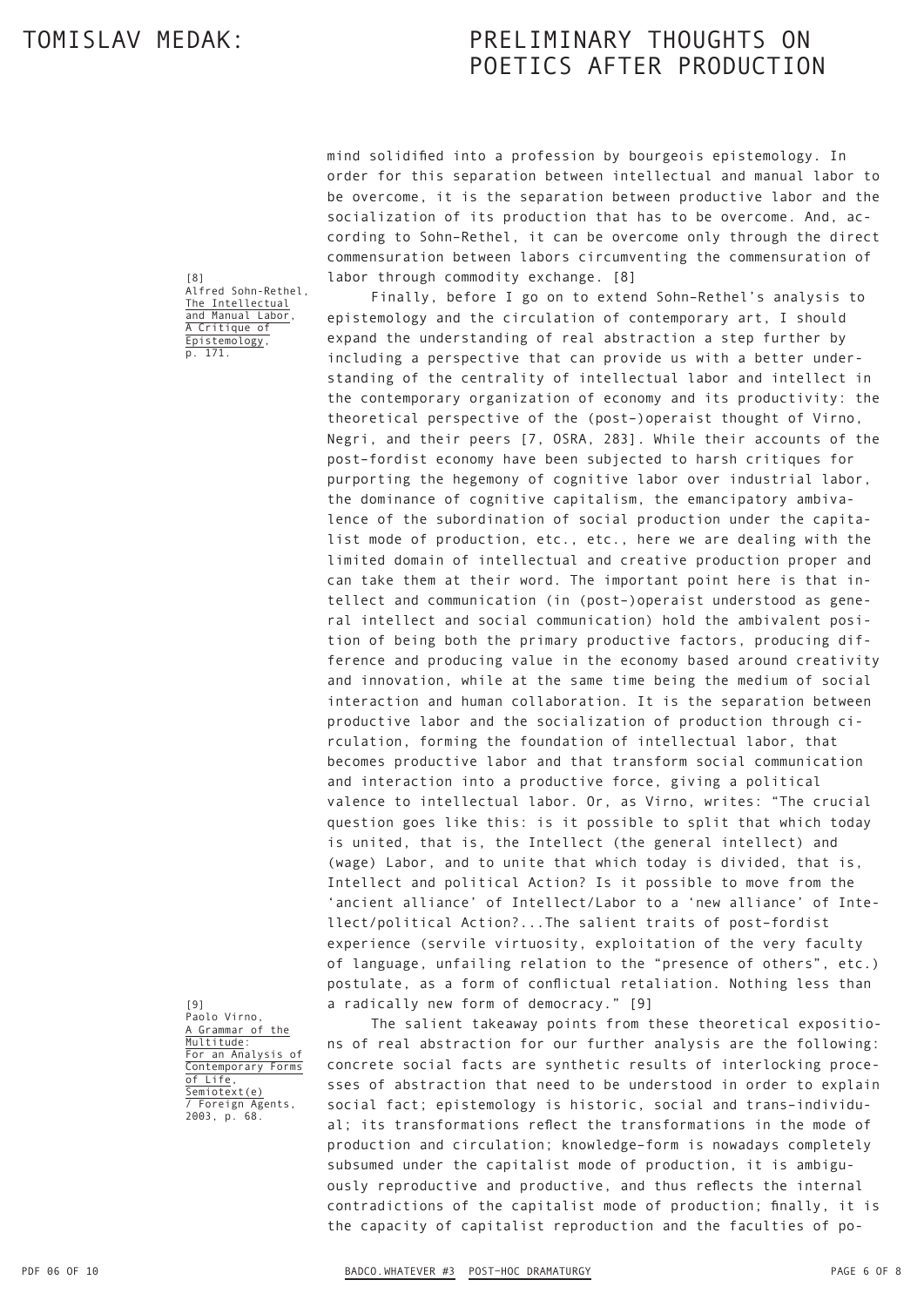litical emancipation that converge in knowledge production, making its efforts to transform its own mode of production potentially emancipatory.

If we keep in mind these points while looking at the developments in contemporary arts, and in performing arts in particular (where these developments have been picking up only lately, decades later after having done so in the visual arts for instance), we can observe that the absorption of artworks into the trans –national circulation has led to their growing dissociation from their particular local communicational contexts and commitments. The communicational context has become transnational and the key to communicating with non–local, non–specific, non-particular audiences has become finding the proper modality of generalizing the particular (which in turn, in its individual instantiations, also implies particularizing the general) – so that it can be related and understood everywhere it travels, while trying to engage with each instance of somewhere (be it even the trans–national circuit it is included into). This is now the crucial development: as artworks have de–contextualized, so has the knowledge production around them, replacing the old morphology of disciplinary knowledge formerly tied to local disciplinary histories and material genealogies giving rise to a new, universal organon reflecting the universal circulation of artworks. The compound consequence of the trans–nationalization of production and circulation of art and the universalization of disciplinary knowledge unfolding through that trans–nationalization is that the artist finds herself in an equal, if not privileged position to produce knowledge about her work or, tendentially, to switch track altogether and produce knowledge instead of artwork. This does not mean that experts are gone, just that the knowledge and capacity to conceptualize, contextualize, interpret, theorize are more equally distributed – or, rather, more equally fleeting – between the artist, the mediator, programmer or curator, and the scientist.

We are now approaching our conclusions. As the relations at the basis of real abstraction have been changing, so have epistemologies been displacing. As the labor force has been recomposing, so has knowledge production in creative professions been growing. As democratic politics has been declining, so has art's mandate to represent the social been gaining ground. If our preliminary observations, i.e., the immanent and external processes of social transformation that I have described, are correct, producing the compound effect of growing significance of (formalized) knowledge production in the arts, how can this be actively reflected and absorbed into the poetics of art–making? In particular, how can we start transforming knowledge itself by transforming the circulation of artworks? Can we transform the circulation by transforming the production? Can this be done after the fact, as an experimentation with the modes of re–production? Could we see there an opening for a poetics of knowledge? A transformation of the institutional makeup of knowledge production starting from the production and circulation of artworks. There are no unambivalent prescriptions here. While processes are de–contextualizing and universalizing, they are no less being re–contextualized and re–particularized back as soon as their circulation is interrupted and use